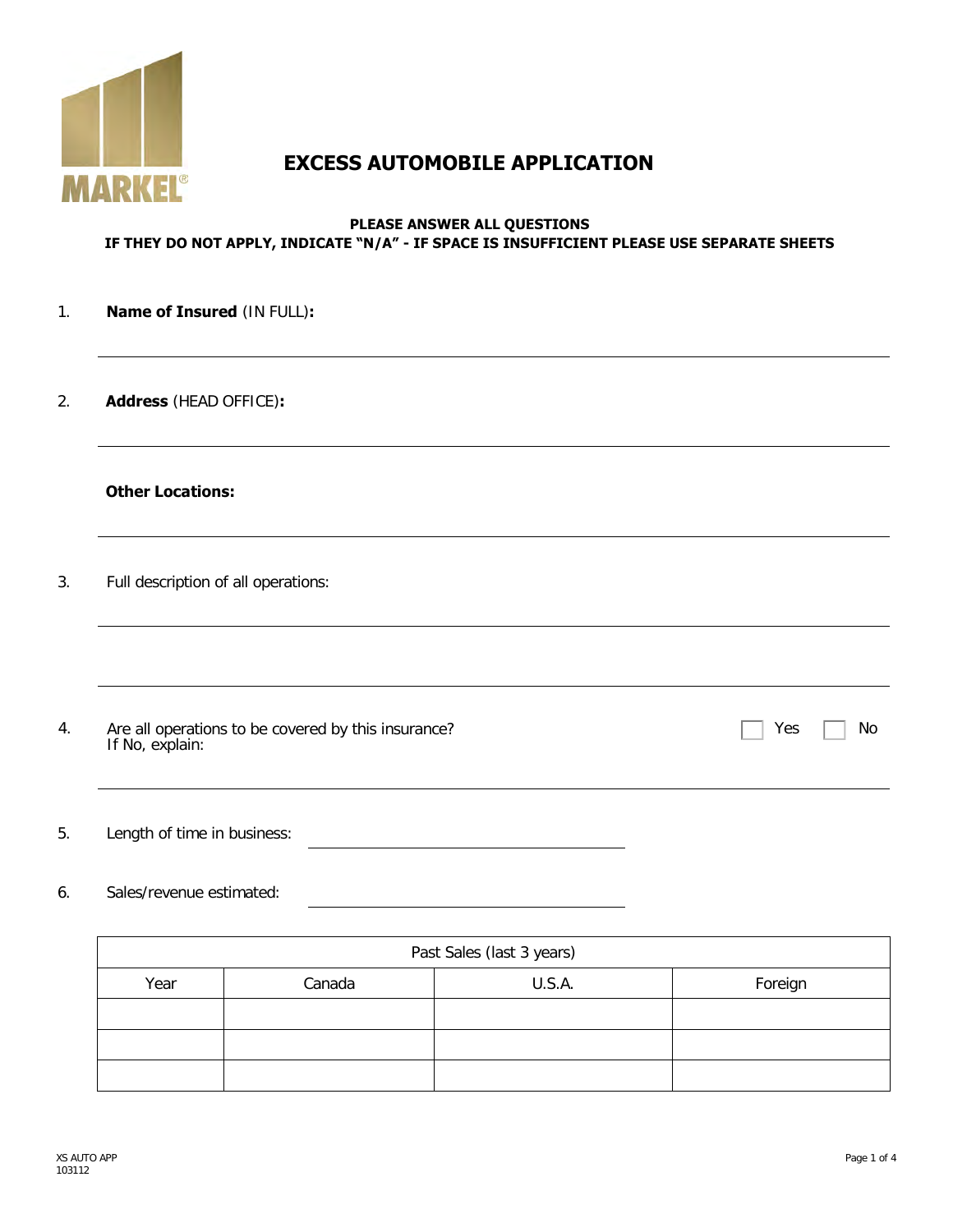# 7. **Automobiles** (How many?)**:**

| Private Passengers:                                                | Light Trucks:                                                                                                      | Heavy Trucks: |     |    |
|--------------------------------------------------------------------|--------------------------------------------------------------------------------------------------------------------|---------------|-----|----|
| Tractors:                                                          | Trailers:                                                                                                          | Tankers:      |     |    |
| Buses:                                                             | (capacity)<br><u> 1990 - Johann Barbara, martin a</u>                                                              | Others:       |     |    |
| and per state in U.S.A.:                                           | List percentage of vehicles/frequency and radius of operations (attach fuel tax report) per province in Canada     |               |     |    |
|                                                                    |                                                                                                                    |               |     |    |
| U.S. domiciled Vehicles:                                           |                                                                                                                    |               |     |    |
| What States?                                                       |                                                                                                                    |               |     |    |
|                                                                    | List commodities hauled (attach list of cargo):                                                                    |               |     |    |
|                                                                    |                                                                                                                    |               |     |    |
|                                                                    | Are any hazardous goods carried? (i.e. explosives/flammables) If so, describe where and how often carried:         |               | Yes | No |
| Does company engage in backhauling?<br>If so, what types of goods: |                                                                                                                    |               | Yes | No |
| Are any filings required?<br>If so, please list required filings:  |                                                                                                                    |               | Yes | No |
|                                                                    | Does company have a safety program a/o maintenance program?<br>If Yes, please attach brief description of program. |               | Yes | No |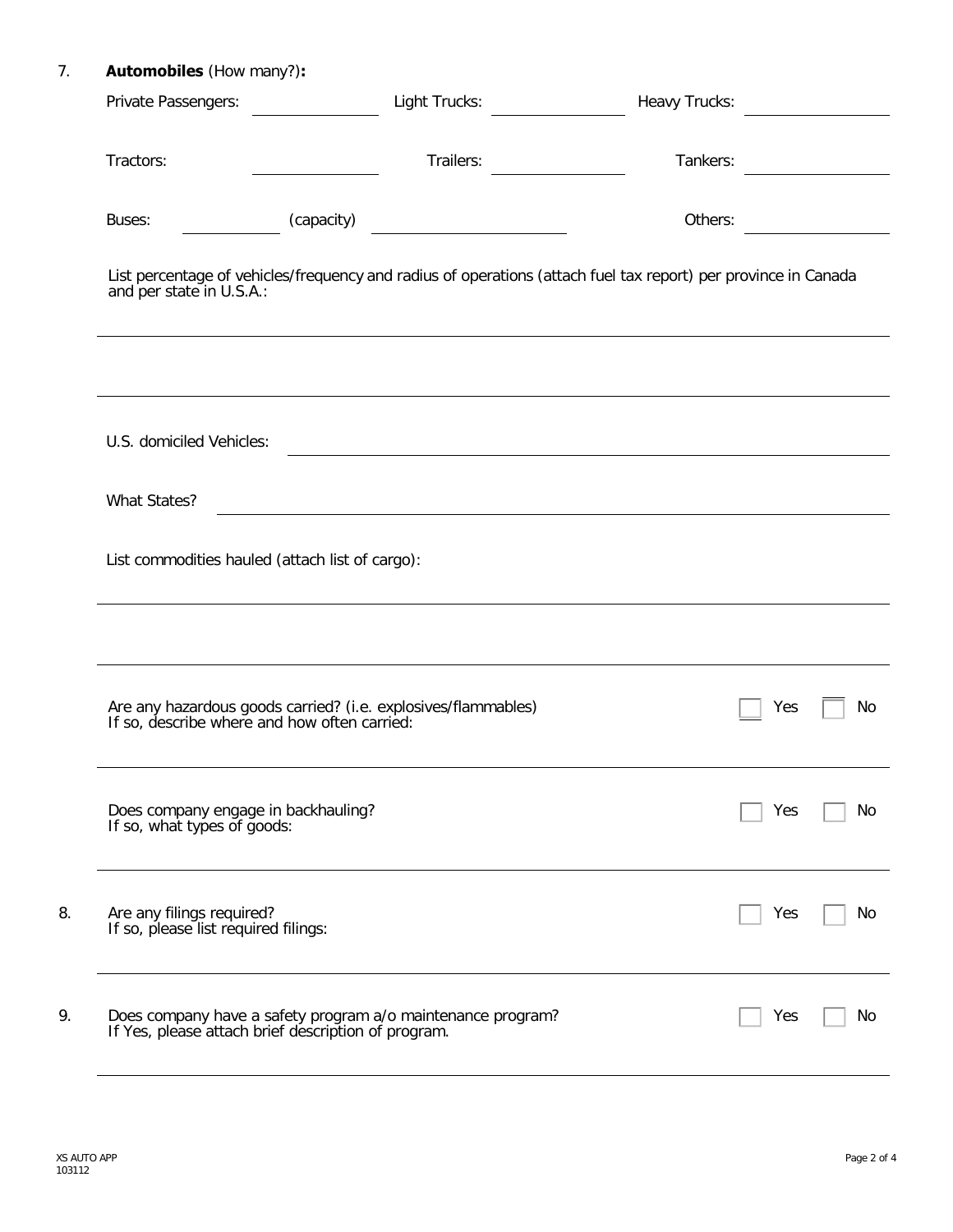#### 10. Are drivers:

Trained by Insured? Hired from truck driver training schools? Committed to drug/alcohol testing?

Subject to minimum age requirements?

## 11. **Claims Experience:**

List all third party losses that exceeded \$25,000 for the past 5 years:

| Year | <b>Description</b> | <b>Loss Payment</b> | <b>Expenses</b> | <b>Reserve</b> | <b>Status</b> |
|------|--------------------|---------------------|-----------------|----------------|---------------|
|      |                    |                     |                 |                |               |
|      |                    |                     |                 |                |               |
|      |                    |                     |                 |                |               |
|      |                    |                     |                 |                |               |

### 12. **Underlying Insurance:**

List all policies that you are requesting to be scheduled on the Policy:

| Coverage | Limit | <b>Insurer</b> | <b>Policy Period</b> | <b>Premium</b> |
|----------|-------|----------------|----------------------|----------------|
|          |       |                |                      |                |
|          |       |                |                      |                |
|          |       |                |                      |                |
|          |       |                |                      |                |

| 13. |    | Do any of the Underlying Insurance policies contain coverage for Cyber Risk? | No<br>Yes |
|-----|----|------------------------------------------------------------------------------|-----------|
|     |    | If Yes please advise:                                                        |           |
|     | 1) | Type of Policy with Coverage:                                                |           |
|     | 2) | Policy number:                                                               |           |
|     | 3) | Limit of Liability:                                                          |           |
|     |    |                                                                              |           |
|     |    | If standalone Cyber Policy carried:                                          |           |
|     | 1) | Insurance Carrier:                                                           |           |
|     | 2) | Policy number:                                                               |           |
|     | 3) | Term of Policy                                                               |           |
|     |    |                                                                              |           |

| Yes | No |
|-----|----|
| Yes | No |
| Yes | No |
| Yes | No |